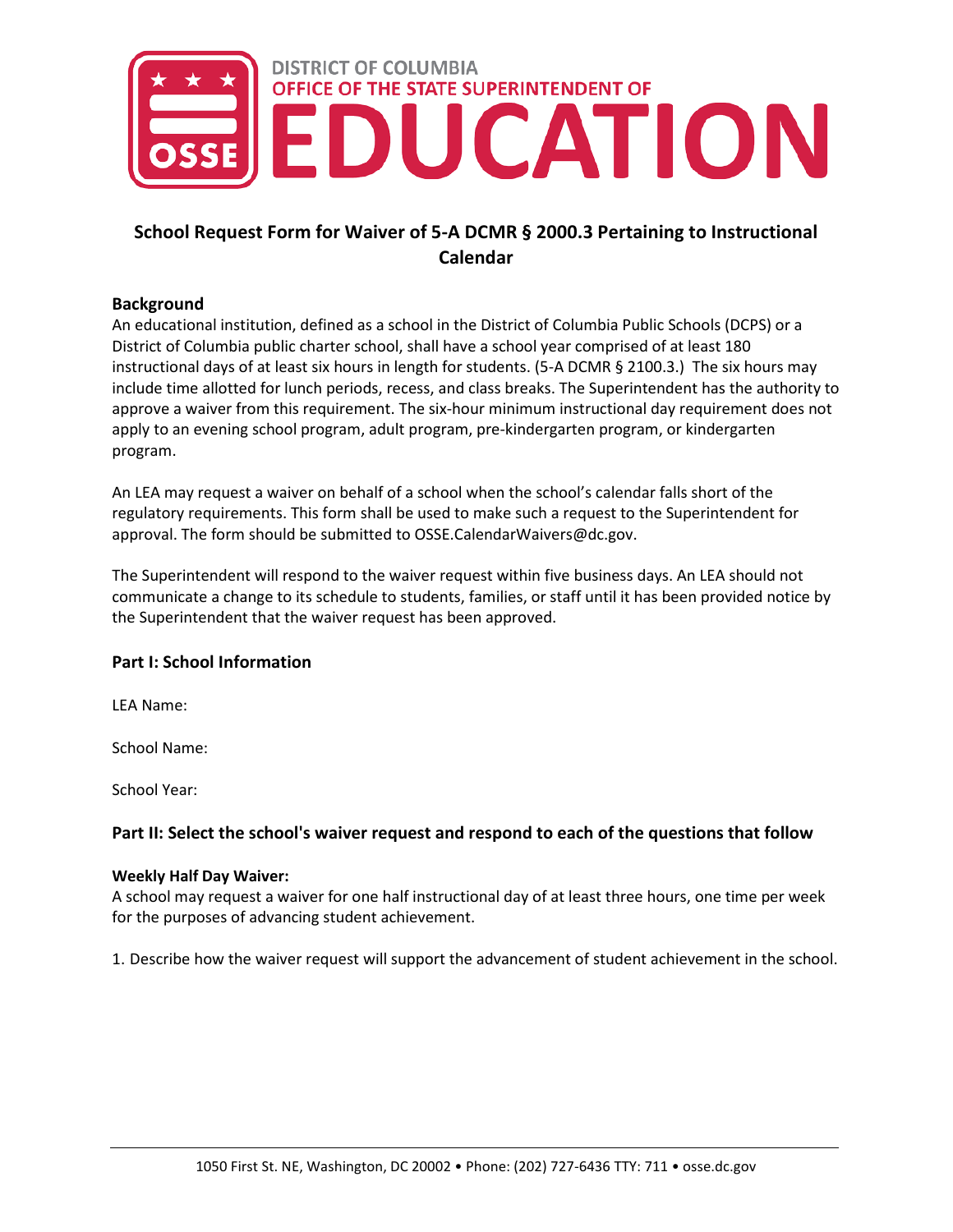2. Describe how the school and/or the LEA will take steps to ensure that a half day of instruction does not cause a barrier to enrollment or attendance for students, for example, providing transportation, childcare, or enrichment services for the remainder of the schoolday.

### **Waiver to Reduce Instructional Time for Extraordinary Operational Conditions:**

Each school must begin the school year with an approved calendar by OSSE. Approved calendars will have at least **180** instructional days with at least **six hours** of instructional time (including breaks, transitions, lunch, etc.). However, there may be instances where an extraordinary operational condition necessitates closing a school, causing the school to fall below the instructional day requirement. Extraordinary operational conditions are defined as 1) a significant disruption to school operations for an extended period of time, or 2) a natural or man-made disaster or disruption that is significant and takes place over an extended period of time. Facing such circumstances, this form may be completed by an LEA and submitted to request approval of a waiver to fall below **180** instructional days and **1,080** instructional hours. If conditions are of such an urgent and unexpectant nature that a waiver cannot be submitted prospectively, an LEA may seek retroactive approval through this waiver. However, if the waiver is denied, the school must make up these days.

- 1. What dates did the extraordinary operational conditions takeplace?
- 2. Describe the conditions that led to the school's closure and what made it extraordinary in nature.
- 3. If the waiver is approved, how many instructional days and/or hours will the school fall below the required 180 instructional days and 1,080 instructional hours?
- 4. Explain why the school cannot make up the days to meet the regulatory requirements.